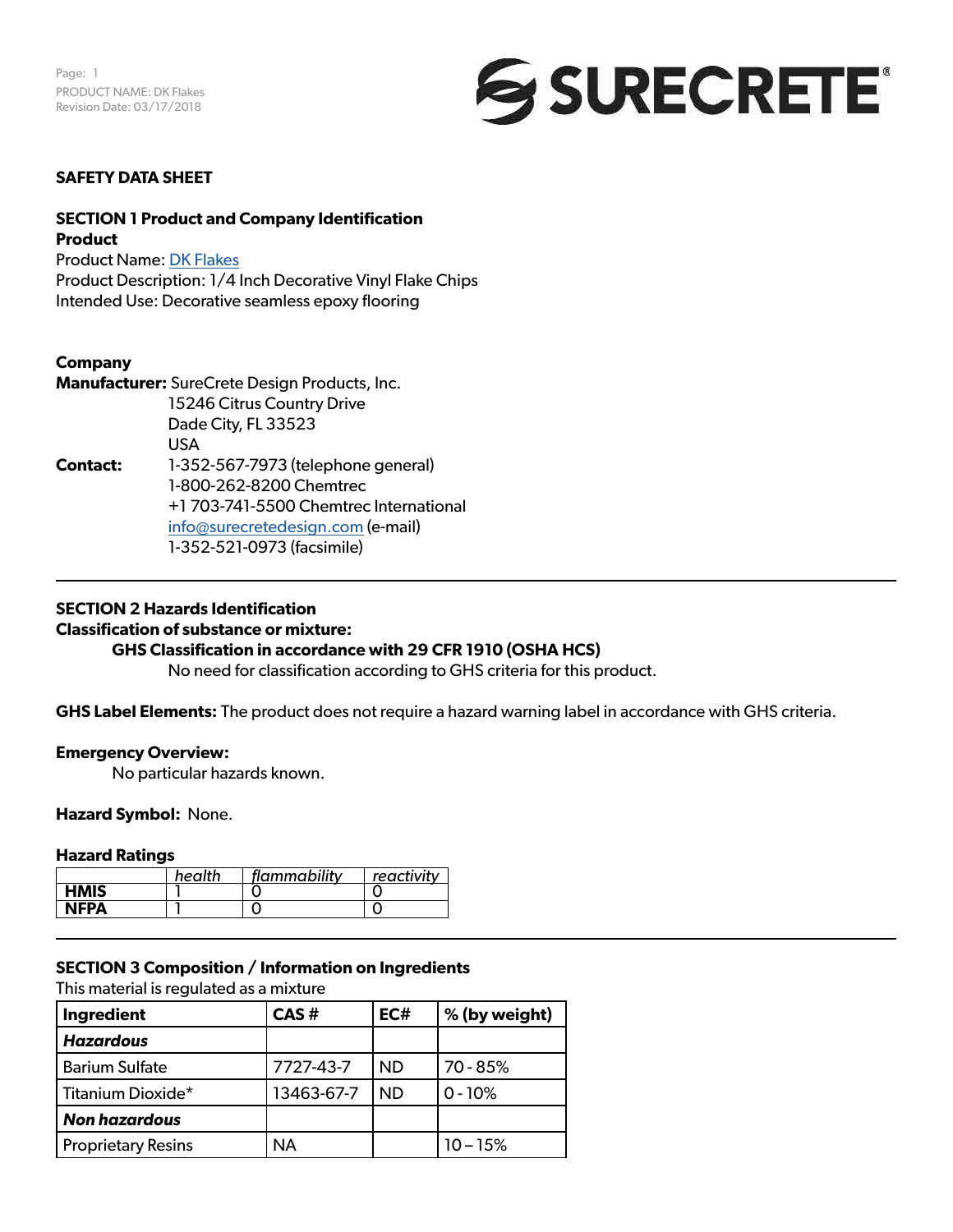Page: 2 PRODUCT NAME: DK Flakes Revision Date: 03/17/2018

# SURECRETE®

The exact percentage (concentration) of composition has been withheld as a trade secret.

\* Based upon all available study results, DuPont scientists conclude that titanium dioxide will not cause lung cancer or chronic respiratory diseases in humans at concentrations experienced in the workplace.

## **SECTION 4 First Aid Measures**

**Eye Contact:** Rinse opened eye for at least 15 minutes under running water. If symptoms persist, consult a doctor.

**Skin Contact:** Remove affected clothing and wash all exposed skin area with mild soap and water, followed by warm water rinse.

**Inhalation:** Remove to fresh air. If not breathing, give artificial respiration or give oxygen by trained personnel. Get immediate medical attention.

**Ingestion:** If swallowed and symptoms occur, consult a doctor.

**Most important symptoms and effects, both acute and delayed:** No data available.

## **SECTION 5 Fire Fighting Measures**

**Suitable Extinguishing Media:** CO<sub>2</sub>, extinguishing powder or water spray. Fight larger fires with water spray or alcohol resistant foam.

**Special Hazards:** None known.

**Unusual Fire and Explosion Hazard:** None known.

**Advice for firefighters:** As in any fire, wear self-contained breathing apparatus pressure-demand (NIOSH approved or equivalent), and full protective gear to prevent contact with skin and eyes.

#### **SECTION 6 Accidental Release Measures**

**Personal precautions:** Wear protective equipment. Keep unprotected persons away.

**Environmental precautions:** Prevent entry to sewers and public waters.

**Methods for clean-up:** Avoid the formation of dust. Use the appropriate tools to collect the material and dispose of it in an approved waste disposal container. Vacuum cleaning systems are recommended.

**Waste Disposal Method:** Disposal must be made in accordance with Federal, State and Local regulations.

## **SECTION 7 Handling and Storage**

**Precautions to Be Taken in Handling and Storing:** Take normal precautions against box/bag breakage or spills of bulk material. Avoid creation of respirable dust.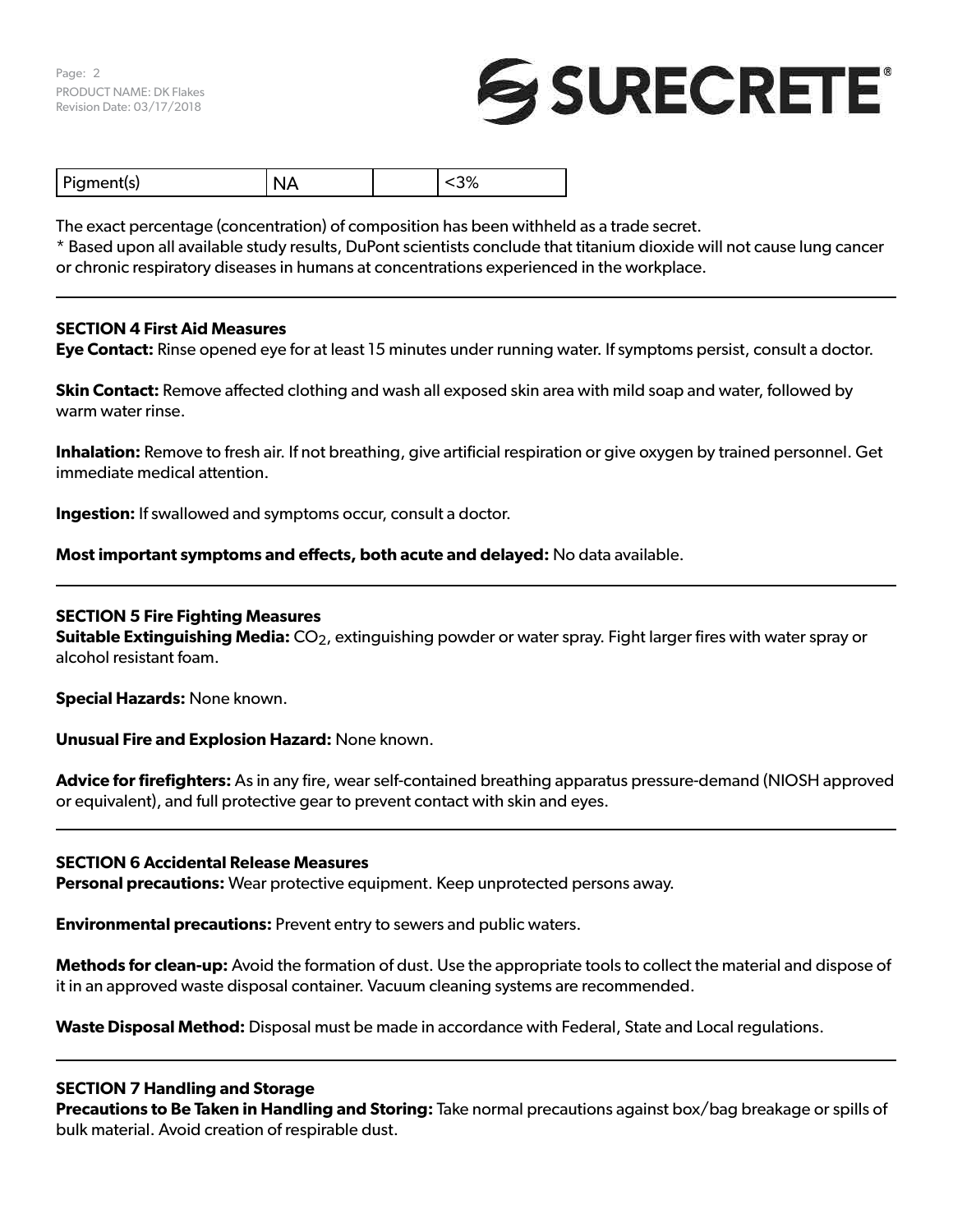

**Other Precautions:** Use adequate ventilation and dust collection. Do not permit dust to accumulate in work area. Maintain and use proper and clean respiratory equipment. Clean clothing which has become contaminated.

**Conditions of safe storage, including any incompatibilities:** Keep only in the original container in a cool, well ventilated place. Keep container closed when not in use.

# **SECTION 8 Exposure Control / Personal Protection Exposure Limits:**

| <b>Component</b>                  |            | Value / Source         |                                                                                                      |                   |
|-----------------------------------|------------|------------------------|------------------------------------------------------------------------------------------------------|-------------------|
| Titanium Dioxide (CAS 13463-67-7) | TWA        |                        | $\sqrt{4 \text{ mg/m}^3 \text{(total dust)}}$ $\sqrt{1 \text{ mg/m}^3 \text{(respirable fraction)}}$ | <b>ISOH OEL's</b> |
| Titanium Dioxide (CAS 13463-67-7) | TWA        | $10 \,\mathrm{mg/m^3}$ | No data available                                                                                    | <b>ACGIH</b>      |
| Barium Sulfate (CAS 7727-43-7)    | <b>PEL</b> | 10 ppm                 | No data available                                                                                    | <b>OSHA</b>       |
| Barium Sulfate (CAS 7727-43-7)    | tlv        | $10 \,\mathrm{mg/m^3}$ | No data available                                                                                    | <b>ACGIH</b>      |

# **Personal Protective Equipment**

*Eye protection:* Safety glasses.

*Hand protection:* Protective leather or rubber gloves.

*Respiratory protection:* Respiratory protection is recommended, as handling of the material produces nuisance airborne concentrations.

*Other Protective Clothing or Equipment:* As appropriate in light of specific application

**General protective and hygienic measures:** Keep away from foodstuffs, beverages and feed. Immediately remove all soiled and contaminated clothing and wash before reuse. Wash hands before breaks and at the end of work. Avoid contact with the eyes and skin. Good industrial hygiene practices required. Adequate ventilation and personal respiratory protection should be employed.

# **SECTION 9 Physical and Chemical Properties**

## **General**

Physical state: Solid chip Color: Varies Odor: Odorless Odor Threshold: Not available

## **Safety Data**

pH in water: Not applicable Melting point: Not available Boiling point: Not available Flash point: Not applicable Freeze Point: Not applicable Evaporation rate: Not applicable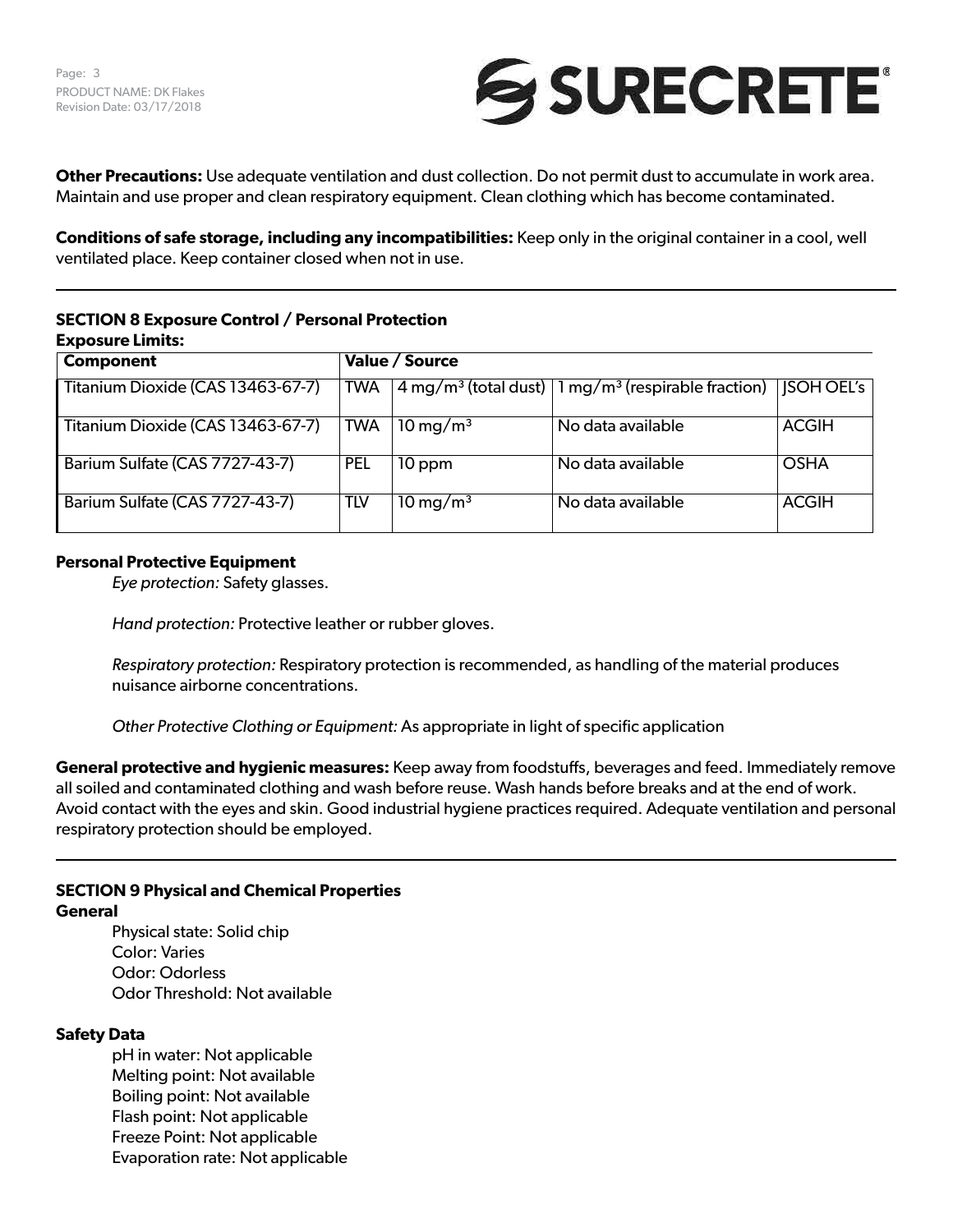Page: 4 PRODUCT NAME: DK Flakes Revision Date: 03/17/2018



Danger of explosion: Product does not present an explosion hazard Explosion limits: Upper: Not applicable Lower: Not applicable Vapor pressure (mm Hg.): Not applicable Density: Relative density: Not available Vapor density: Not applicable Evaporation rate: Not applicable Specific gravity  $(H_2O = 1)$ : 3.2 Solubility in / Miscibility with Water: Insoluble Partition coefficient (n-octanol/water): Not available Viscosity: Dynamic: Not available Kinematic: Not available

**SECTION 10 Stability and Reactivity Reactivity: No data available.**

**Chemical stability:** Stable under normal conditions.

**Thermal decomposition / conditions to be avoided:** No decomposition if used according to specifications.

**Possibility of Hazardous reactions:** No dangerous reactions known.

**Conditions to avoid:** Product is stable but decomposes at 600 °F (316 °C) liberating CO<sub>2</sub>.

**Incompatible materials:** None.

**Hazardous decomposition products:** No dangerous decomposition products known.

# **SECTION 11 Toxicological Information Component Information**

| <b>Chemical Name</b>             | Oral LD50                 | Inhalation LC50   |  |
|----------------------------------|---------------------------|-------------------|--|
| Titanium Dioxide<br>  13463-67-7 | $\vert$ >5000 mg/kg (Rat) | No data available |  |

#### **Acute Toxicity**

## **Primary irritant effect:**

*On the skin and eyes:* This substance is not expected to cause prolonged or significant skin or eye irritation.

*On Inhalation:* Mild bronchial irritation may occur.

**Chronic Toxicity:** Heavy extended industrial exposure to the dust of this product may produce benign pneumoconiosis, termed "baritosis". Mild bronchial irritation may occur.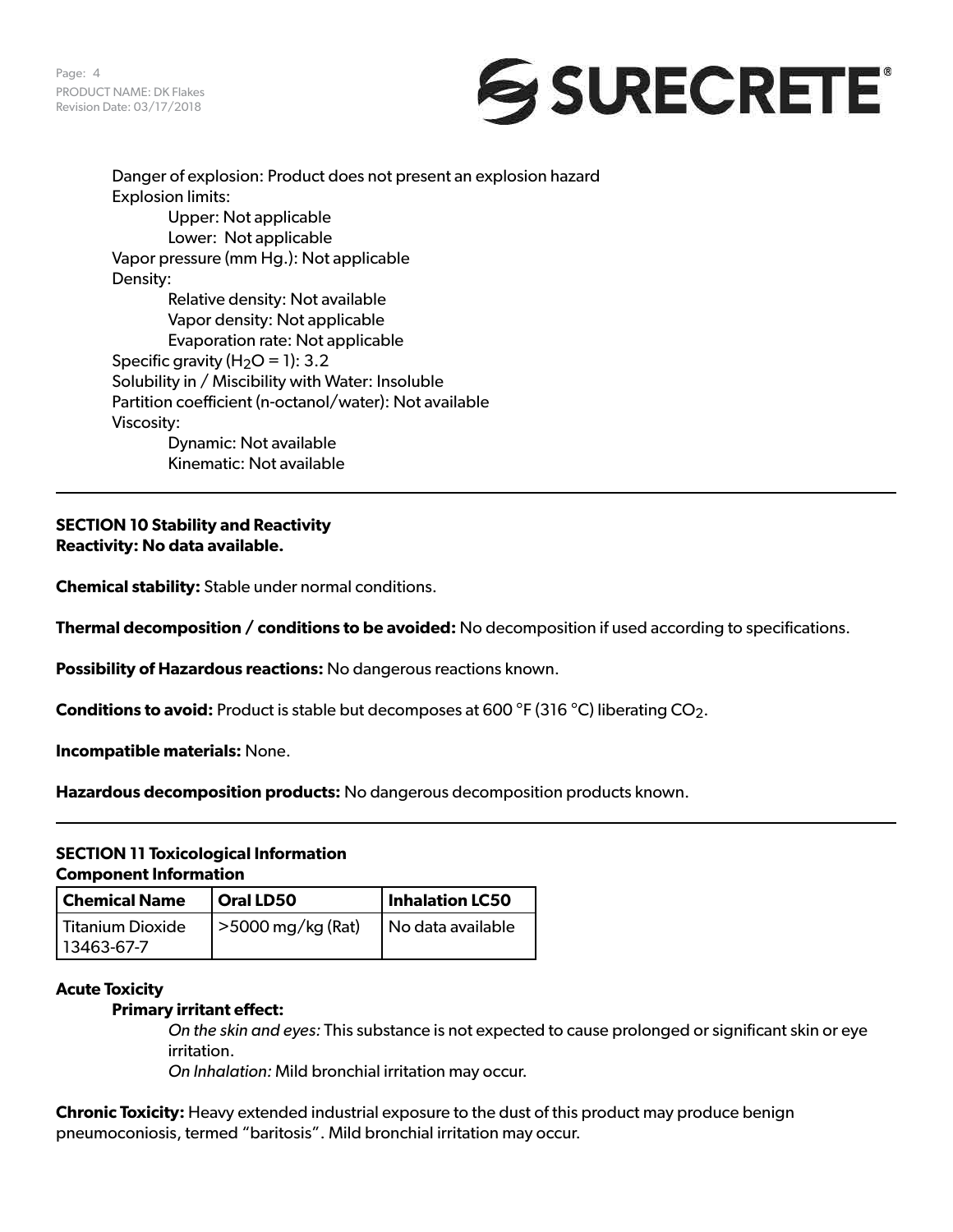

**Medical Conditions Generally Aggravated by Exposure:** Individuals with pulmonary and/or respiratory disease or subject to eye irritation, should be precluded from exposure.

**Carcinogenicity:** Based upon all available study results, DuPont scientists conclude that titanium dioxide will not cause lung cancer or chronic respiratory diseases in humans at concentrations experienced in the workplace.

# **SECTION 12 Ecological Information**

**Eco toxicity:** At the present state of knowledge, no negative ecological effects are expected.

## **Toxicity to Fish / Aquatic Invertebrates**

| Chemical Name           | l CAS No   | <b>Fish</b><br><b>LC50</b>            | Algae/aquatic plants<br>EC50                                                 | Crustacea EC50 |
|-------------------------|------------|---------------------------------------|------------------------------------------------------------------------------|----------------|
| <b>Titanium Dioxide</b> | 13463-67-7 | Pimephales promelas<br>1000 mg/L 96 h | Pseudokirchneriella subcapitata   Daphnia magna<br>$61 \,\mathrm{mg/L}$ 72 h | 1000 mg/L 48 h |

**Persistence and degradability**: No data available.

**Bio accumulative potential:** No data available.

**Mobility in soil:** No data available.

**Additional ecological information:** Not known to be hazardous in water.

# **SECTION 13 Disposal Considerations**

**Methods of disposal:** Dispose of contents/container in accordance with local/regional/national/international regulations. Must not be disposed of together with household garbage. Do not allow product to reach sewage system.

**Recommended cleansing agent:** Water, if necessary with cleansing agents.

## **Section 14 Transport Information**

**DOT:** This product is not regulated for transport. **ARD/RID:** This product is not regulated for transport. **IMDG:** This product is not regulated for transport. **IATA:** This product is not regulated for transport.

# **SECTION 15 Regulatory Information**

**US federal regulations:**

**Superfund Amendments and Reauthorization Act of 1986 (SARA) SARA 302 Extremely hazardous substance:** None of the ingredients listed. **SARA 313 (TRI reporting):** None of the ingredients listed.

## **US state regulations**

**US. Pennsylvania Worker and Community Right-to-Know Law:**